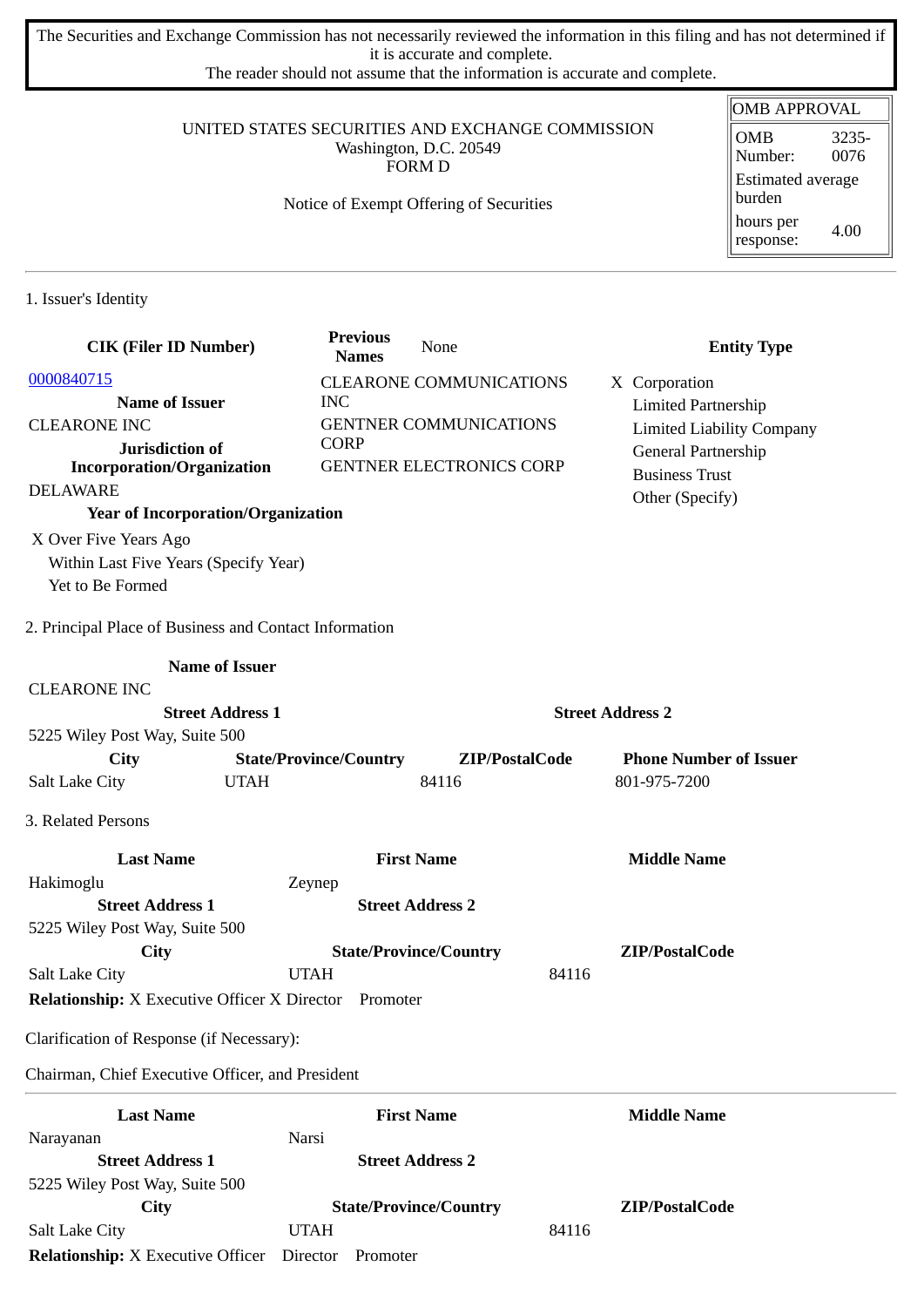## Senior Vice President of Finance

### 4. Industry Group

| Agriculture                                           | Health Care                | Retailing                 |  |
|-------------------------------------------------------|----------------------------|---------------------------|--|
| <b>Banking &amp; Financial Services</b>               | Biotechnology              | <b>Restaurants</b>        |  |
| <b>Commercial Banking</b>                             | <b>Health Insurance</b>    | Technology                |  |
| Insurance<br>Investing                                | Hospitals & Physicians     | Computers                 |  |
| <b>Investment Banking</b>                             | Pharmaceuticals            | Telecommunications        |  |
| Pooled Investment Fund                                | Other Health Care          | X Other Technology        |  |
| Is the issuer registered as                           | Manufacturing              | Travel                    |  |
| an investment company under<br>the Investment Company | <b>Real Estate</b>         | Airlines & Airports       |  |
| Act of 1940?                                          | Commercial                 | Lodging & Conventions     |  |
| Yes<br>N <sub>0</sub>                                 | Construction               | Tourism & Travel Services |  |
| Other Banking & Financial Services                    | <b>REITS &amp; Finance</b> | Other Travel              |  |
| <b>Business Services</b>                              | Residential                | Other                     |  |
| Energy                                                | Other Real Estate          |                           |  |
| Coal Mining                                           |                            |                           |  |
| <b>Electric Utilities</b>                             |                            |                           |  |

Energy Conservation

Environmental Services

- Oil & Gas
- Other Energy

# 5. Issuer Size

| <b>Revenue Range</b>             | <b>OR</b> | <b>Aggregate Net Asset Value Range</b> |
|----------------------------------|-----------|----------------------------------------|
| No Revenues                      |           | No Aggregate Net Asset Value           |
| $$1 - $1,000,000$                |           | $$1 - $5,000,000$                      |
| $$1,000,001 - $5,000,000$        |           | \$5,000,001 - \$25,000,000             |
| $$5,000,001 -$<br>\$25,000,000   |           | $$25,000,001 - $50,000,000$            |
| $$25,000,001 -$<br>\$100,000,000 |           | \$50,000,001 - \$100,000,000           |
| Over \$100,000,000               |           | Over \$100,000,000                     |
| X Decline to Disclose            |           | Decline to Disclose                    |
| Not Applicable                   |           | Not Applicable                         |

6. Federal Exemption(s) and Exclusion(s) Claimed (select all that apply)

# Investment Company Act Section 3(c)

| Rule $504(b)(1)$ (not (i), (ii) or (iii)) | Section $3(c)(1)$ | Section $3(c)(9)$  |
|-------------------------------------------|-------------------|--------------------|
| Rule 504 (b) $(1)(i)$                     | Section $3(c)(2)$ | Section $3(c)(10)$ |
| Rule 504 (b) $(1)(ii)$                    | Section $3(c)(3)$ | Section $3(c)(11)$ |
| Rule 504 (b) $(1)(iii)$                   | Section $3(c)(4)$ | Section $3(c)(12)$ |
| X Rule 506(b)<br>Rule $506(c)$            | Section $3(c)(5)$ | Section $3(c)(13)$ |
| Securities Act Section 4(a)(5)            | Section $3(c)(6)$ | Section $3(c)(14)$ |
|                                           | Section $3(c)(7)$ |                    |
|                                           |                   |                    |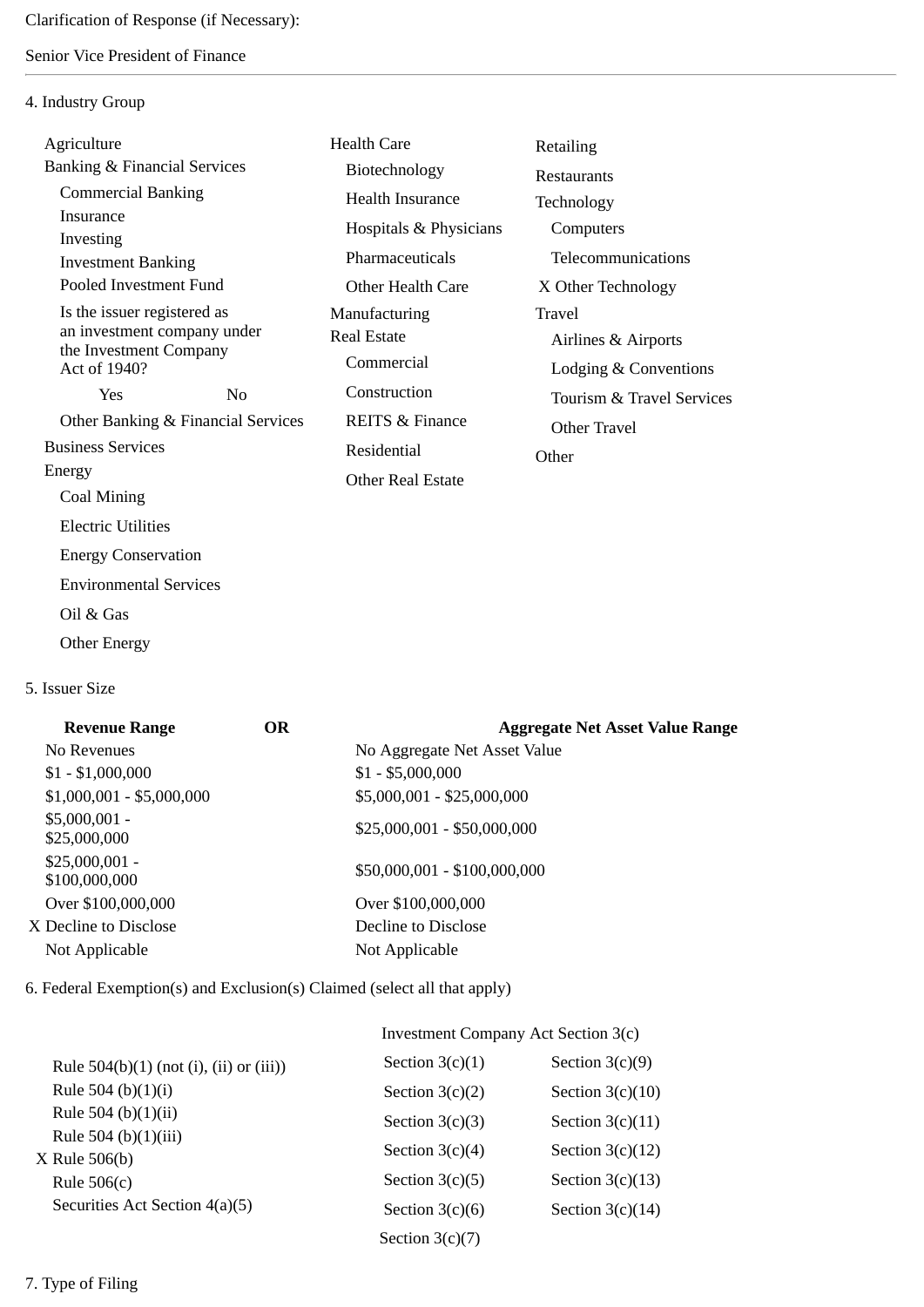| Yes X No                                                                                                                         |                                                                                                                                                                                                                                                                                                                                                                                                                                                                                                                                                                     |
|----------------------------------------------------------------------------------------------------------------------------------|---------------------------------------------------------------------------------------------------------------------------------------------------------------------------------------------------------------------------------------------------------------------------------------------------------------------------------------------------------------------------------------------------------------------------------------------------------------------------------------------------------------------------------------------------------------------|
|                                                                                                                                  |                                                                                                                                                                                                                                                                                                                                                                                                                                                                                                                                                                     |
| Pooled Investment Fund Interests<br><b>Tenant-in-Common Securities</b><br><b>Mineral Property Securities</b><br>Other (describe) |                                                                                                                                                                                                                                                                                                                                                                                                                                                                                                                                                                     |
|                                                                                                                                  |                                                                                                                                                                                                                                                                                                                                                                                                                                                                                                                                                                     |
| Yes X No                                                                                                                         |                                                                                                                                                                                                                                                                                                                                                                                                                                                                                                                                                                     |
|                                                                                                                                  |                                                                                                                                                                                                                                                                                                                                                                                                                                                                                                                                                                     |
|                                                                                                                                  |                                                                                                                                                                                                                                                                                                                                                                                                                                                                                                                                                                     |
|                                                                                                                                  |                                                                                                                                                                                                                                                                                                                                                                                                                                                                                                                                                                     |
|                                                                                                                                  |                                                                                                                                                                                                                                                                                                                                                                                                                                                                                                                                                                     |
|                                                                                                                                  |                                                                                                                                                                                                                                                                                                                                                                                                                                                                                                                                                                     |
|                                                                                                                                  |                                                                                                                                                                                                                                                                                                                                                                                                                                                                                                                                                                     |
| X None                                                                                                                           |                                                                                                                                                                                                                                                                                                                                                                                                                                                                                                                                                                     |
|                                                                                                                                  |                                                                                                                                                                                                                                                                                                                                                                                                                                                                                                                                                                     |
| <b>Street Address 2</b>                                                                                                          |                                                                                                                                                                                                                                                                                                                                                                                                                                                                                                                                                                     |
|                                                                                                                                  |                                                                                                                                                                                                                                                                                                                                                                                                                                                                                                                                                                     |
| Code                                                                                                                             |                                                                                                                                                                                                                                                                                                                                                                                                                                                                                                                                                                     |
| 10022                                                                                                                            |                                                                                                                                                                                                                                                                                                                                                                                                                                                                                                                                                                     |
|                                                                                                                                  |                                                                                                                                                                                                                                                                                                                                                                                                                                                                                                                                                                     |
|                                                                                                                                  | Does the Issuer intend this offering to last more than one year?<br>X Option, Warrant or Other Right to Acquire Another Security<br>$X \cong X$ Security to be Acquired Upon Exercise of Option, Warrant or<br>Is this offering being made in connection with a business combination transaction, such<br>Minimum investment accepted from any outside investor \$0 USD<br>Recipient CRD Number None<br>375<br>(Associated) Broker or Dealer CRD<br>Number<br>None<br><b>4TH FLOOR</b><br>ZIP/Postal<br>State/Province/Country<br><b>NEW YORK</b><br>Foreign/non-US |

13. Offering and Sales Amounts

Total Offering Amount \$2,571,000 USD or Indefinite Total Amount Sold \$2,571,000 USD Total Remaining to be Sold \$0 USD or Indefinite

Clarification of Response (if Necessary):

Offering amount based on \$2.43 per share exercise price of 1,058,025 warrants.

14. Investors

UTAH

Select if securities in the offering have been or may be sold to persons who do not qualify as accredited investors, and enter the number of such non-accredited investors who already have invested in the offering. Regardless of whether securities in the offering have been or may be sold to persons who do not qualify as accredited investors, enter the total number of investors who already have invested in the offering:

 $\sqrt{4}$